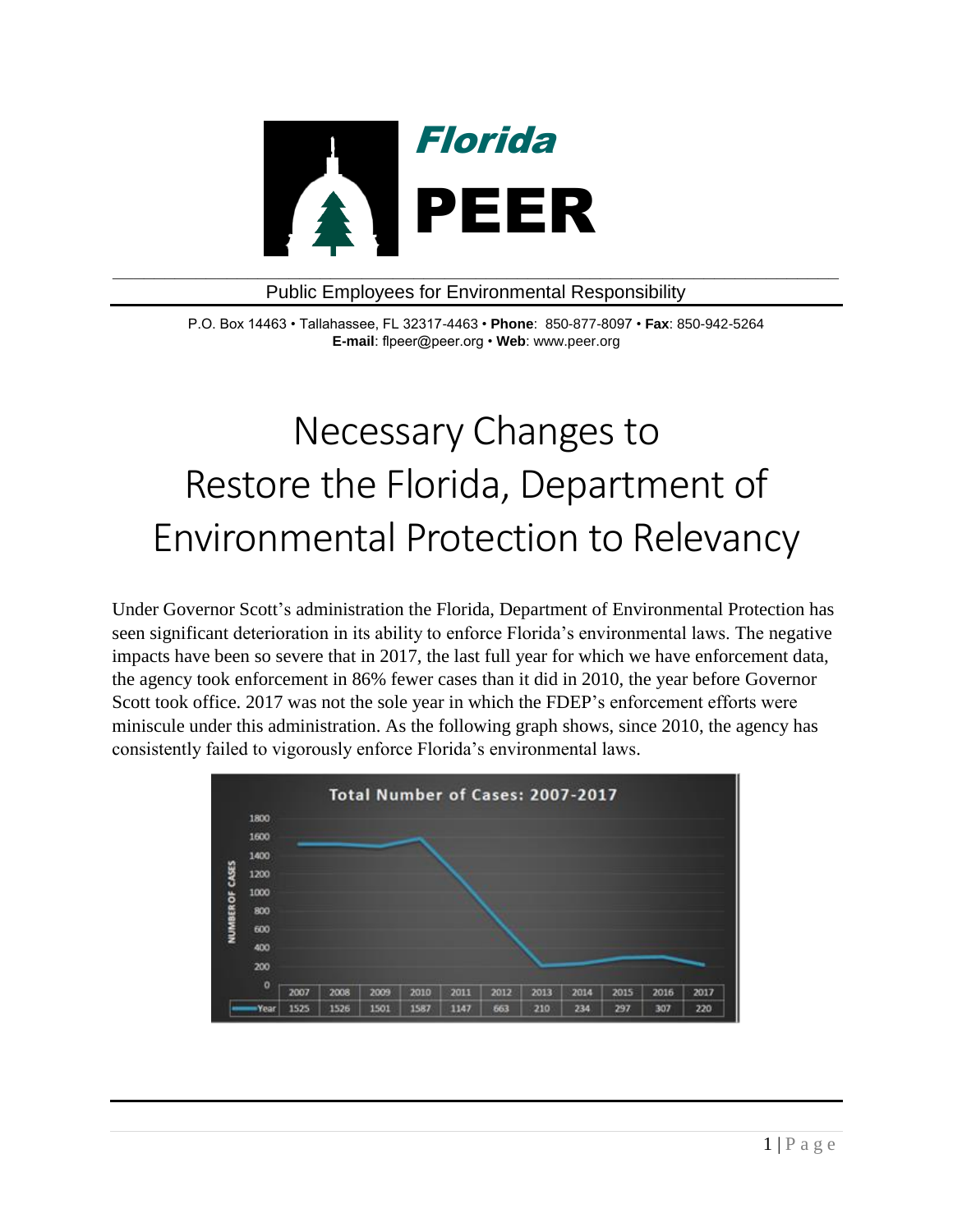Prior to the election, Governor-elect DeSantis toured the Everglades, and during the tour [stated](https://www.sun-sentinel.com/news/politics/fl-ne-ron-desantis-everglades-tour-ron-bergeron-20180912-story.html) that he views himself as part of a "Teddy Roosevelt-style Republican Party." He further alleged that he would aggressively work to protect Florida's environment. We welcome this needed change in philosophy and, offer the below-listed recommendations in order to assist the new administration in its efforts to turn around the FDEP so that the agency can begin enforcing Florida's environmental laws.

## Changing the Culture and Empowering Staff

- 1. The first order of business should be to resurrect enforcement. For the past 8 years, the FDEP has relegated the idea of enforcement to the status of an afterthought. It has reached the point that a review of the FDEP's district webpages shows that they have all but eliminated the term "enforcement" from their sites. It has been replaced with kinder and gentler "compliance assurance." The positions held by the staff are no longer under the umbrella of environmental enforcement. Instead, we see staff titles that include "environmental consultant" in both the "compliance assurance" and permitting sectors. If the Department is to regain any respect as a steward of Florida's environment, it must remind the business community (and the rest of the state) that it is a first and foremost a regulatory agency, and that as such, it is charged with enforcing the laws that the legislature has passed.
- 2. To be sure, not all environmental specialists at the FDEP have succumbed to the current administration's efforts to curtail enforcement, and as a result they have faced significant risks to their own jobs in trying to enforce the law. However, such is not the case throughout the FDEP. Consequently, part of promoting enforcement so that it once again has a seat at the table involves retraining staff, e.g. environmental specialists, so that they understand that they are not paid consultants for the regulated community. They need to also be assured that their efforts to enforce the law will not be held against them. It is incredibly difficult for any environmental specialist to initiate necessary enforcement proceedings against an entity that he or she has been required to placate in the past, particularly if the environmental specialist also fears that FDEP management will look negatively upon any efforts by the employees to hold the regulated community accountable for permit violations.
- 3. The administration must assure its employees that it is not afraid to tackle the tough issues confronting Florida. This means that employees should not be afraid to research issues such as climate change, or to utter terms such as "climate change" or their equivalent in front of their supervisors or other employees.
- 4. Scientists and engineers should be given the abiltiy to conduct thorough reviews of permit applications, including the ability to require applicants to respond to all needed requests for information before the FDEP is obligated to render a decision on approving or denying a permit application.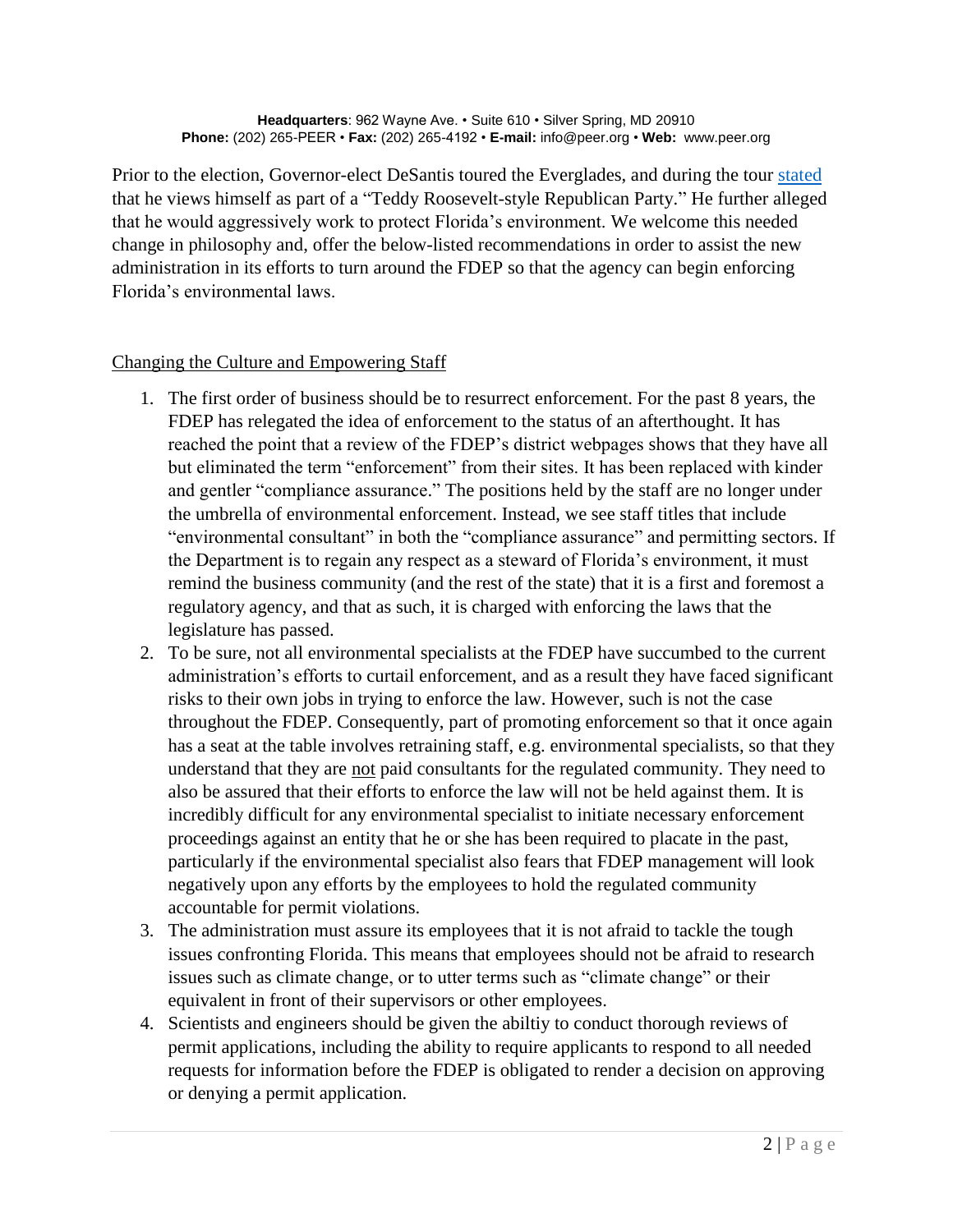- 5. FDEP's program administrators have significant influence on the manner in which permitting and enforcement is handled in each district. Prior to 1995 these administrators enjoyed career service protections; since that time, however, their positions have been classified as select exempt, meaning that they could be terminated at will, should they render decisions that are not entirely in line with the wishes of politicians, or even FDEP senior management. The administration should protect program administrators from political influence by restoring their previous protections afforded under the career service system.
- 6. The new administration should require each district office and division to submit assessments of the ability of their staff to comply with the new approach to both compliance and enforcement, including the number of environmental specialists realistically needed to ensure that FDEP inspection timetables are met. These assessments should then be included in the FDEP's funding requests to the Florida Legislature.

## Needed Changes to Enforcement Guidance

- 7. Returning facilities to compliance without formal enforcement in cases involving socalled "minor harm" may generally be the best path to follow. However, the FDEP needs to remember that in today's regulatory environment these permittees often have engineers and attorneys who routinely advise them on such things as completing permit applications and the subsequent operation of permitted facilities. Consequently, the FDEP should not need to provide significant technical assistance to its permittees. To the extent that the FDEP does engage in providing "environmental education" courses to its permittees the same should only be provided after the permittee has reimbursed the FDEP for the costs of presenting each course.
- 8. The FDEP's attitude towards enforcement is documented in its policy directive known as [Directive 923,](https://floridadep.gov/sites/default/files/dep_923_civil_penalty_directive.pdf) which is a comprehensive document that sets forth the administration's expectations insofar as enforcement is concerned. Section 3, Introduction, of DEP Directive 923 should be revised to reestablish the policy that the imposition of civil penalties is to be included in all formal enforcement actions, unless good cause is shown by the violator why said penalties should be waived.
- 9. Recovery of economic benefit of noncompliance must be pursued in every case in which the amount of realized benefit can be determined. Currently, Section 5.B.4. of DEP Directive 923 gives complete discretion to the FDEP's enforcement staff in the implementation of economic benefit recovery. We have found through file reviews that in most cases the recovery of economic benefit is either not mentioned, or waived.
- 10. Penalties for exceedances of permit limits in wastewater cases should include every exceedance, e.g. both TSS and CBOD, even if the exceedances were found in a single discharge of wastewater. The same principal needs to apply to air and other waste discharges.
- 11. Multi-day penalties must be assessed for violations that continue over multiple days, consistent with the language of § 403.141(1). Fla. Stat., and § 403.161(3), Fla. Stat., both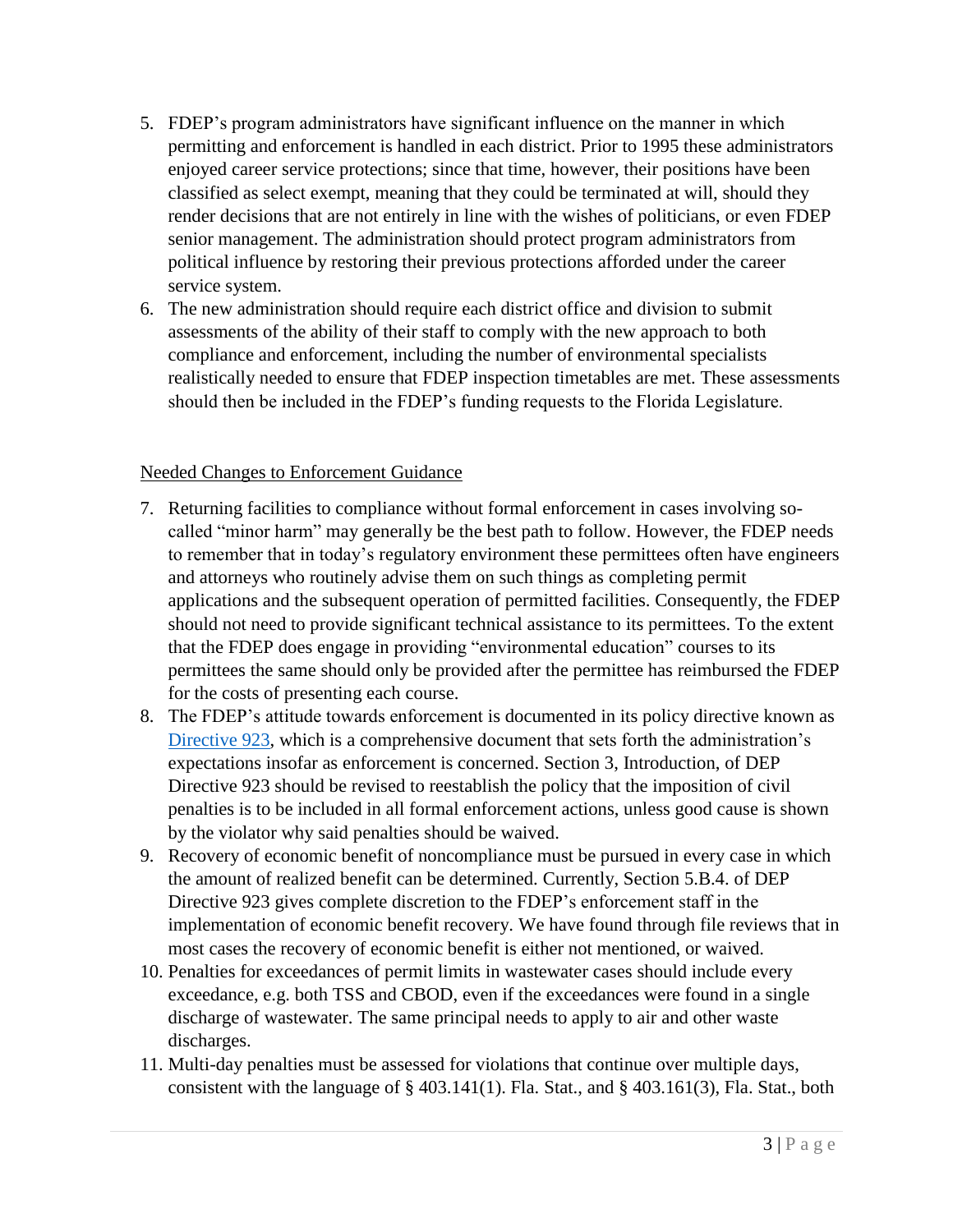of which unequivocally establish that each new day in which a violation occurs is considered to be a new violation. Section 7. Multiple and Multi-Day Penalties, of DEP Directive 923 should be revised to reflect this change in approach. To the extent that the calculations of said penalties would result in excessive amounts, the amount can be adjusted in other sections of the penalty calculation worksheet that allow for adjustments based upon the violator's cooperation with the FDEP. By ignoring (or minimizing) the assessment of multi-day penalties the FDEP is giving both the permittee and the public an unrealistic assessment of the legal consequence of continually violating Florida's environmental laws.

- 12. The Department's current policy towards permittees who have a history of noncompliance, as stated in § 8 of Directive 923, only allows the FDEP to consider the permittee's history of noncompliance if the prior history of noncompliance occurred within 5 years of the current violation(s) and resulted in formal enforcement being taken by the Department. The problem with this policy is that from 2011 through 2018, the Department's policy was to avoid formal enforcement in most cases, including situations that previously would have been met with swift, strict enforcement. Consequently, if the current policy in Directive 923 is maintained the applicability of this adjustment factor will be largely non-existent—even with polluters who have demonstrable histories of non-compliance. We therefore recommend that this section be amended to include permittees whose facilities were inspected within the past 5 years *and the result of those inspections* was that the facility was found to be in non-compliance, regardless of whether the FDEP took formal enforcement.
- 13. Once penalties are imposed the FDEP authorizes the polluter to offset the payment of penalties by undertaking in-kind or pollution-prevention projects. These projects have historically been intended to allow polluters to undertake projects that would have a beneficial impact upon Florida's environment as a whole. They were not intended, however, to enable the polluter to write-off facility upgrades that would be necessary to comply with the polluter's own FDEP permit. These projects have, however, grown to the point that the FDEP now allows permittees to include such facility upgrades as a means of paying civil penalties. We recommend that §§ 9 and 10 of Directive 923 be revised to specifically exclude such projects from consideration as in-kind and pollutionprevention projects.
- 14. The enforcement process should be restructured so that decision-making is largely returned to District Directors. One of the things that the Scott administration did was to insert a new layer of bureaucracy into the enforcement process. The concept is known as "peer review" and it was touted as necessary so that similar enforcement approaches would be used across the state. § 5.C. of Directive 923 implemented this approach by providing for "peer review" to be utilized for all cases in which a proposed ELRA civil penalty exceeded \$10,000.00. In § 9 of Directive 923, the same approach was put in place for all situations in which adjustment factors were to be applied to change the amount of the penalty that the FDEP would impose. To be clear, there needs to be a certain amount of uniformity in the manner in which the FDEP handles enforcement across the state. *However, the agency already has an enforcement manual that applies to all enforcement*